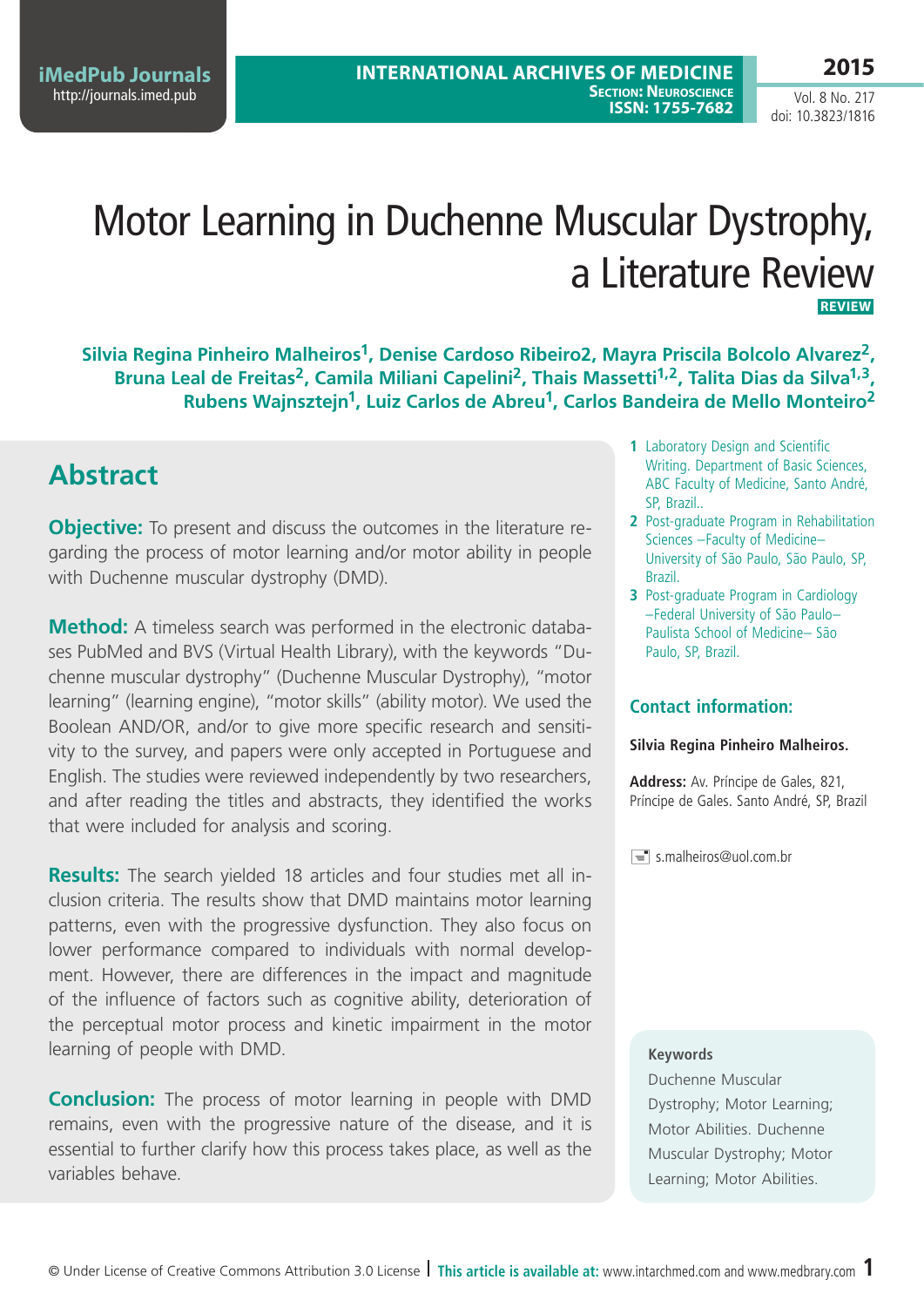# **Introduction**

Duchenne muscular dystrophy (DMD) is an inherited recessive genetic disease characterized by the absence of dystrophin protein in muscle fiber membrane resulting from mutation of the gene Xp21 [1, 2]. Its incidence is approximately 1 in 3,500 live birth boys [1].

In this condition, the musculoskeletal system gradually degenerates and weakens with age [3]. The progressive and irreversible weakening of the skeletal, respiratory and cardiac muscles leads to a severe physical disability and shorter life expectancy [4]. Due to the progressive nature of the disease, the person is confined to a wheelchair from about 10 to 13 years old [5, 6].

With the evolution of the disease, people become increasingly dependent in relation to activities of daily living (ADL), and require greater assistance and care [7]. To enable a person with DMD to achieve greater functionality in everyday tasks, the existence of studies investigating therapeutic interventions and their effectiveness in terms of rehabilitation, taking into account the needs and specificities of the disease's progression, is critical.

Currently, there exist several studies on DMD phenotype and genotype [2, 8], heart problems [9], postural adjustments [10], physical training [7], multidisciplinary clinical evaluations [11], therapeutic treatments [12], pharmacological treatments [13- 15], gross motor function and functional disability in terms of mobility, self-care and social function [16]. However, proposals to enable increased functionality through knowledge through motor learning have hardly been explored [17, 18].

Motor learning is a phenomenon that refers to a relatively permanent change in the internal capacity to hold motor skills. These changes occur to ensure achievement of the target and are the fruit of experience and practice, resulting in the acquisition, retention and transfer of motor skills [19]. However, motor learning can be inferred from performance in motor skills, while their improvement can be observed through greater coherence and fluency of movement, decreased runtime error and a reduction in the total movement time to perform a task [20].

Changes in motor development are characterized by deficits in several areas, such as: fine motor, overall balance, body schema and spatial-temporal organization [21]. Speculation about how to effectively organize practice has been made in recent decades in the context of motor learning. As current information on motor learning becomes available, professionals evaluate the principles that form the basis for intervention and replace old and outdated ideas with newer principles.

Given the motor difficulties in muscular dystrophy, it is important to develop researches for clinical and knowledge of DMD about motor learning and this can be done through systematic reviews. Nonetheless, two systematic review studies on DMD [1] claim that the improved cardiac aspect, attention to respiratory function and the judicious use of spinal correction surgery can lead to increased survival among the population, and other study [22] reviewed the breathing treatments needed to increase lung function in Duchenne muscular dystrophy.

Therefore, to support the clinical need and fill the knowledge gap on the subject, the purpose of this study was to analyze research findings about "motor learning and/or motor ability" in people with "Duchenne muscular dystrophy".

# **Method**

Selecting the articles involved three steps. The first step was looking for articles in databases by reading the titles and abstracts. The second step was excluding works by title or abstract, and our inclusion criteria. The third and final step was analyzing the eligible works. **(Figure 1)**.

The research was carried out using PubMed and BVS (Virtual Health Library). With regard to keywords, we included articles that showed the terms "Muscular Dystrophy," "Duchenne," "motor learning" and "motor abilities." We used the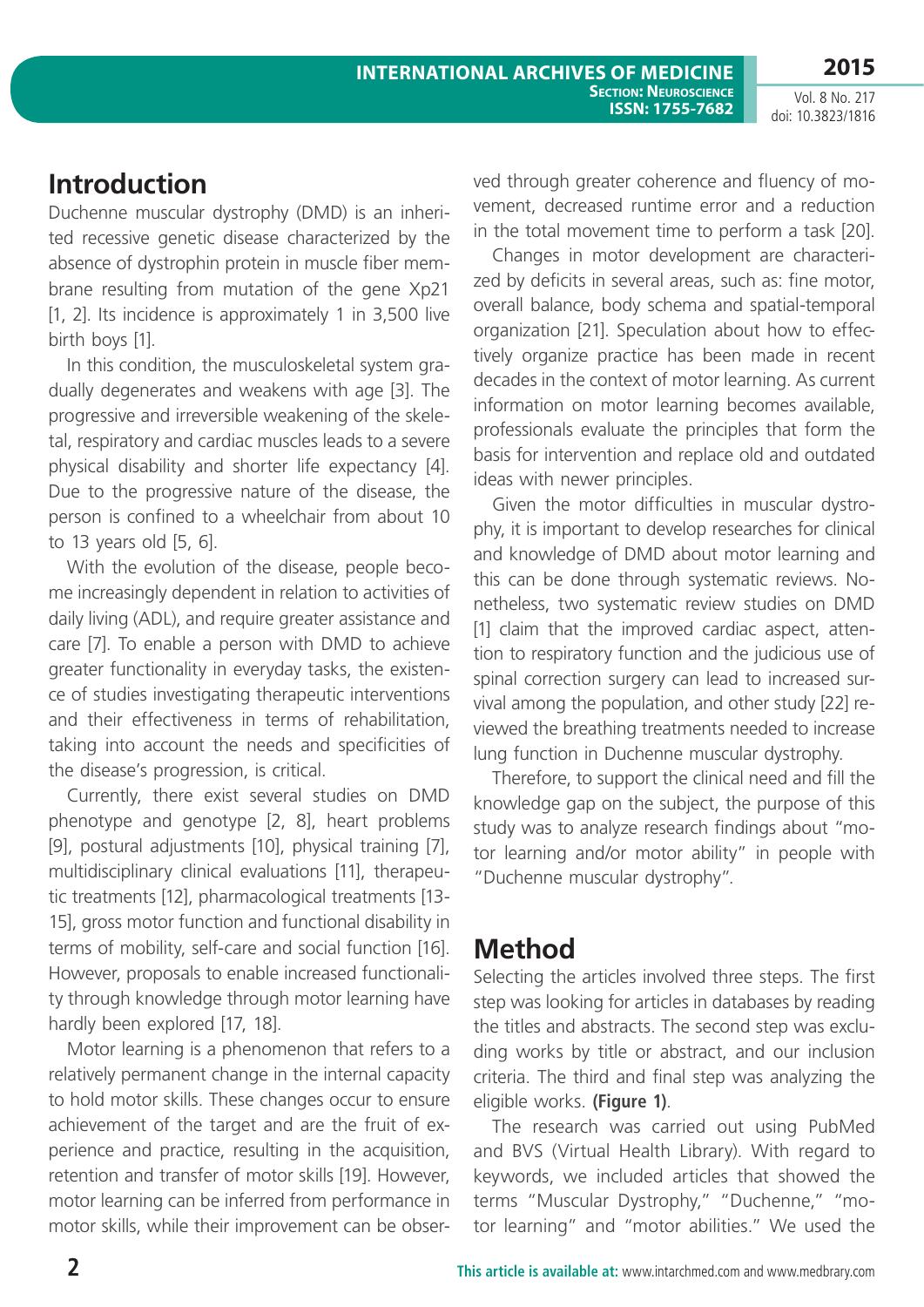#### **International Archives of Medicine Section: Neuroscience ISSN: 1755-7682**

**2015** Vol. 8 No. 217

doi: 10.3823/1816



Boolean AND to carry out specific research. In the same way as Snider, Majnemer and Darsaklis (2010) and Massetti et al. (2014) [23, 24], we used a search strategy based on PICOs-P: patient; I: intervention; C: comparison; O: outcomes; S: studys, which is used to locate and compare different studies. **(Figure 2)**.

The following were used as inclusion criteria for the studies: 1. Participants of any age, diagnosed with DMD; 2. Studies observing the motor learning

### **Figure 2:** PICOs strategy.

**PICO**

Population: Duchenne muscular dystrophy Intervention: various interventions

Comparator (control):

Outcome: results of motor learning and/ or motor abilities

Study design(s): clinical trials, case-control, cross-sectional, case reports and case series.

and/or motor abilities of this population. The inclusion of research criteria were: 1. Articles published at any time in the aforementioned databases; 2. Summaries of the articles are available in English. Articles that could not be located entirely were excluded.

According to the recommendations of [24, 25] to increase reliability in the selection of items, all potentially relevant were reviewed independently by two researchers, who, after a full reading, agreed to identify which articles met the inclusion and exclusion criteria.

## **Results**

The search resulted in 32 articles found in databases; 27 were deleted by title and abstract, leaving five articles for this study **(Figure 3) (Table 1) (Table 2)**.

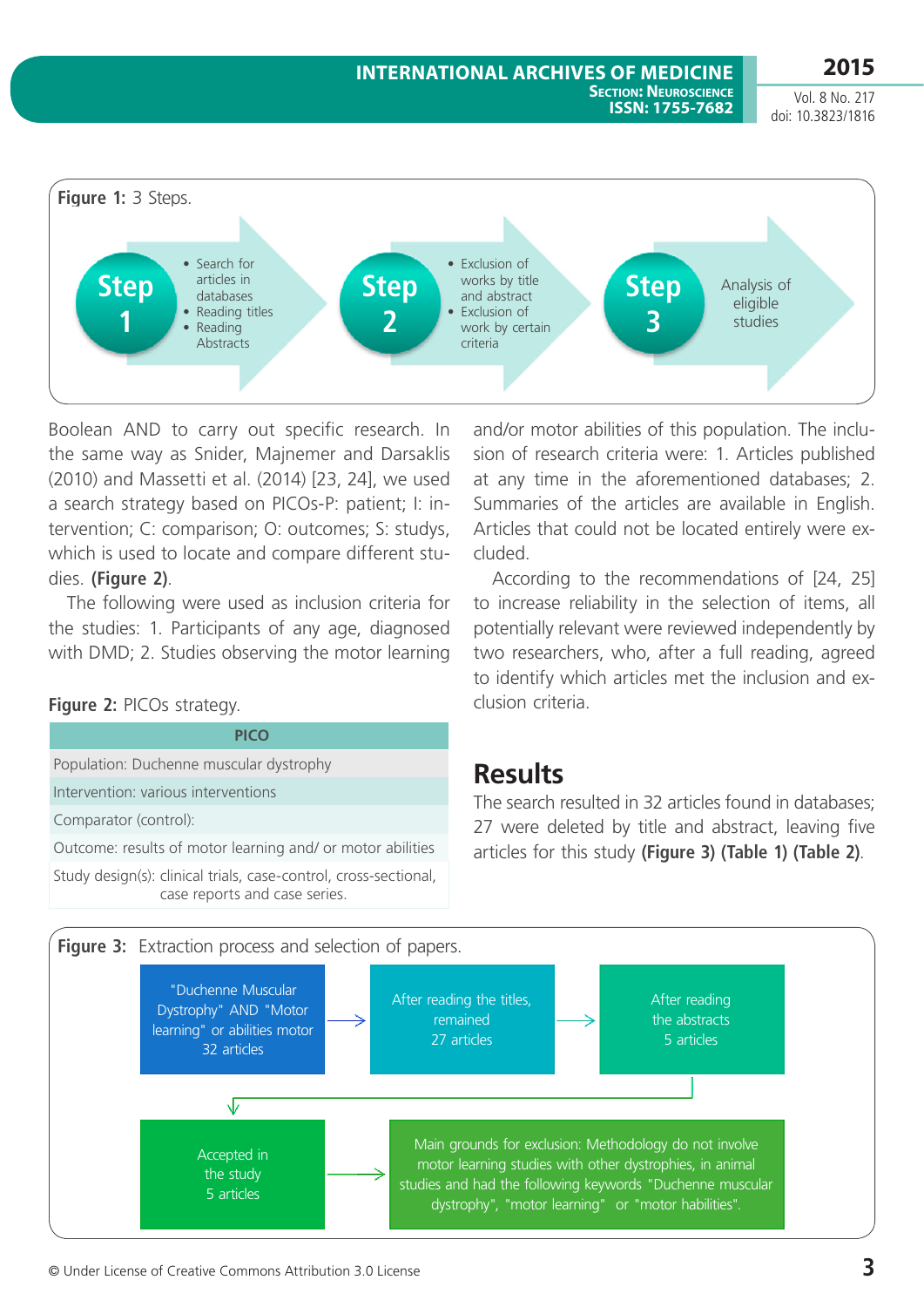### **Table 1.** Outline methodology of the studies analyzed.

| <b>Study reference</b>            | <b>Nature</b>                  | <b>Sample</b>                                                                 | <b>Frequency and duration</b>                                                                                                       |
|-----------------------------------|--------------------------------|-------------------------------------------------------------------------------|-------------------------------------------------------------------------------------------------------------------------------------|
| Jansen M<br>et al. 2010 [7]       | Randomized<br>controlled trial | 30 boys with a DNA-established diagnosis<br>of DMD will be included.          | Six-month physical training during which boys train their legs and arms with active and/<br>or assisted cycling training equipment. |
| Parreira SL<br>et al. 2007 [26]   | Clinical trial                 | 32 patients with Duchenne muscular<br>dystrophy (DMD), aged between 5 and 12. | Assessments were made monthly for the first six months and with intervals of two<br>months thereafter until the 14-month endpoint   |
| Parreira SL<br>et al. 2010 [27]   | Clinical trial                 | 90 patients with DMD (aged 5-12 years).                                       | The patients were evaluated in a unique opportunity by using the Hammersmith motor                                                  |
| Cincotti<br>et al. 2008 [6]       | Pilot study                    | 14 patients with severe motor disabilities.                                   | The training consisted of weekly sessions, for a period ranging from 3 to 4 weeks.                                                  |
| Nakafuji and Tsuji,<br>$2001$ [3] | Clinical trial                 | 18 patients with DMD and 28 without<br>(control subjects).                    | Tests 10                                                                                                                            |

### **Table 2.** Main outcomes.

| <b>References</b>               | <b>Main Outcomes</b>                                                                                                                                                                                                                                                                                                                                                                                                                                                   |  |
|---------------------------------|------------------------------------------------------------------------------------------------------------------------------------------------------------------------------------------------------------------------------------------------------------------------------------------------------------------------------------------------------------------------------------------------------------------------------------------------------------------------|--|
| Jansen M                        | The primary study outcomes are muscle endurance and functional abilities, assessed with the Six-Minute Bicycle Test and the Motor Function Measure. The                                                                                                                                                                                                                                                                                                                |  |
| et al. 2010[7]                  | primary study outcome is functional abilities of the upper extremity, assessed with the Action Research Arm Test                                                                                                                                                                                                                                                                                                                                                       |  |
| Parreira SL                     | We conclude that a swift and objective assessment may be performed using the MRC (Medical Research Council) scale for lower limbs and trunk, the                                                                                                                                                                                                                                                                                                                       |  |
| et al. 2007 [26]                | Hammersmith motor ability score, timed nine-metre walk and weight lifts.                                                                                                                                                                                                                                                                                                                                                                                               |  |
| Parreira SL<br>et al. 2010 [27] | In patients with DMD aged five to 12 years the progression of the disease is delayed by steroids and motor function is less reduced than muscular strength.                                                                                                                                                                                                                                                                                                            |  |
| Cincotti<br>et al. 2008 [6]     | The authors report' a pilot study in which a system has been implemented and validated to enable people with disabilities to improve or recover their mobility<br>(directly or through emulation) and communication within the surrounding environment. The system was controlled by voluntary modulation of sensory<br>subjects of EEG rhythms recorded on the scalp; this skill was learned, even if the subjects had no control over their members for a long time. |  |
| Nakafuji and Tsuji,             | This study evaluated motor learning and bilateral transfer of learning. DMD patients and healthy people basically have similar learning; however, lower                                                                                                                                                                                                                                                                                                                |  |
| $2001$ [3]                      | performance in DMD patients was associated with kinetic impairment and not the deterioration of the perceptual motor process.                                                                                                                                                                                                                                                                                                                                          |  |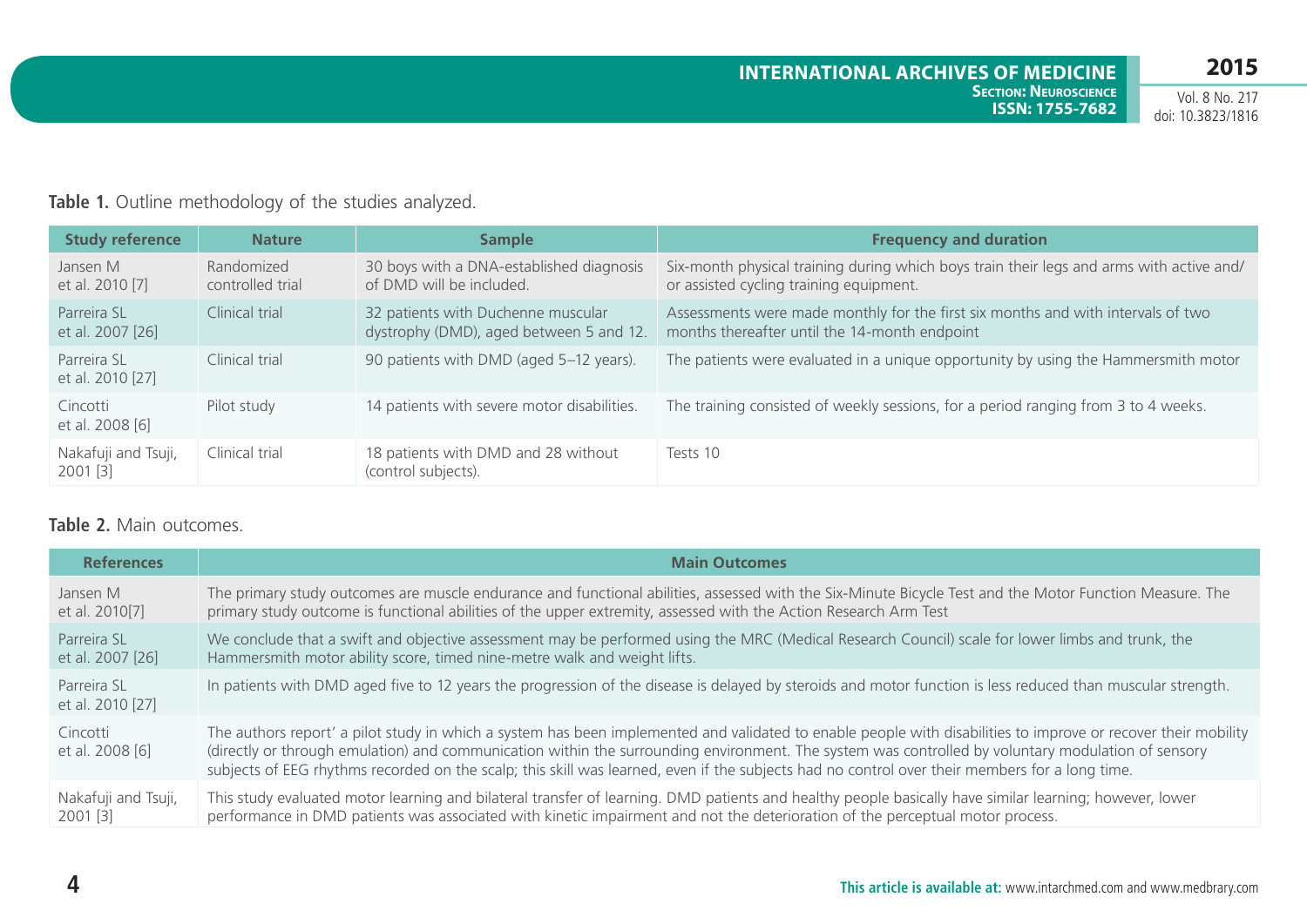## **Discussion**

Motor learning is defined as the acquisition of movements as a result of practice with retention tests and skill transfer. The effects of the practice can be seen in significant reduction of a task's execution time, besides observing a significant improvement in the quality and organization of movement.

Only one study included in this review seems to be randomized, but it was not explicit. Procedures such as data entry or coin toss should be considered as a form of randomization. Random assignment ensures that treatment and control groups are comparable (within the limits of "random" events) [28]. Beaton et al. (2007) explain that quasi-randomization of procedures such as those based on hospital record number, date of birth, does not satisfy this randomization criterion.

 All five studies contained different participants and sample sizes. The largest population was in Parreira et al. (2010) [27] with 90 patients and the smallest population was in Cincotti et al. (2008) [6] with 14 patients. The number of participants is of great importance in order to be able to portray the population that is being studied; however, when we talk about disabled patients, we know that most samples are convenience samples.

With regard to motor learning and Duchenne muscular dystrophy, Nakafuji and Tsuji (2001) [3] "Observed the perceptual motor learning and bilateral transfer a task in people with DMD, compared to individuals with normal development. It was observed performance improvement (learning curve) the dominant hand and quality of bilateral transfer. The results showed that people with DMD presented a perceptual motor learning curve similar to individuals with typical development but with lower performance. The relatively low performance on the task appears to be attributable to kinetic disability rather than the deterioration of the central nervous system process."

Nakafuji and Tsuji (2001) emphasize that perceptual motor learning and its bilateral transfer could be a promising indicator settings mechanism of operation for the external environment and for the control of appropriate motor responses, thereby indicating that the learning process can show flexibility in the coordination of visual and motor areas of the cerebral cortex [3].

According to Van der Weel et al. (1991) [29], motion is not an independent process, but is usually an integral part of one act. The quantity or quality of movement that a person produces will depend not only on peripheral factors such as the limits of muscle activity, but also on their draping ability (depending on practice), interest in pursuing the action and the quality of information available to control movement.

The study by Parreira et al. (2010) confirmed that in terms of motor function, the progression of the disease in the treated patients was slower than that observed along the natural course and also that the Hammersmith scores showed a stabilization across the different ages [27].

Cyrulnik, S. E. et al. (2008) [30] aimed to investigate the adaptive behavior and cognitive skills in children with DMD. Previous studies have documented specific language deficits in older children with DMD, but there are few data on younger children. Therefore 20 children with DMD between 3 and 6 years old and 20 typically developing children were part of the research. The results indicate that children with DMD are classified as backward compared to the control group in adaptive functioning measures. In addition, children with DMD have deficiencies in several cognitive measures, including measures of receptive language, expressive language, visual-spatial skills, fine motor skills, attention and memory skills, and in all areas analyzed, the performance of the children with DMD was worse [30].

The study of Parreira et al. 2007 [26] made use of steroids and described improved MS (muscle strength) and functional abilities, or prolonged ambulation periods. Moreover, they also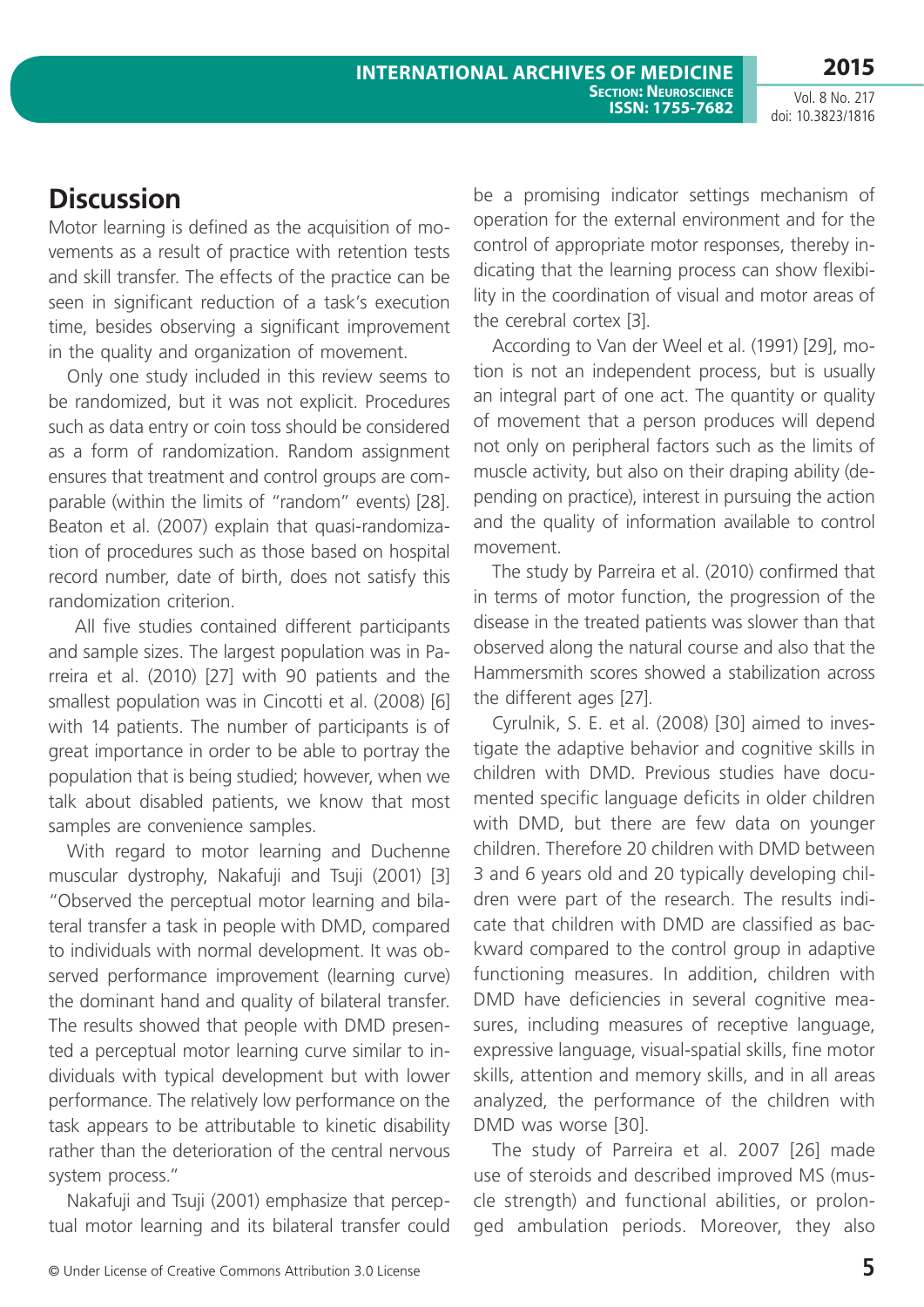**2015**

Vol. 8 No. 217 doi: 10.3823/1816

highlighted that in addition to there being effective improvements between the third and sixth months of therapy, this was also followed by a period of stability and deceleration of the loss process, a finding that was replicated in the majority of patients seen.

Due to the many affections caused by disease progression, the quality of life of people affected with DMD is quite low. This leads to a greater dependency in activities of daily living (ADL), and the need for greater assistance and care [31].

In an attempt to unite the knowledge of motor learning with the modernity arising from technological advances, and bearing in mind the benefits that computing can provide in terms of the functionality of individuals with DMD, one of the possibilities for checking motor learning lies in tasks related to interactive computer systems. In this regard, computer systems have proved to be useful since they may enhance the sense of independence of the patient, enabling them to improve communication, home environment management and mobility, in accordance with the residual motor skills of the user.

Among the technologies that can be used as a facilitator of daily activity are brain-computer interfaces (BCIs). BCIs are systems that can translate the brain activity signals that control external devices. Thus they can represent the only technology for severely paralyzed patients to increase or maintain their communication and control options [6].

The study of Cincotti et al. (2008) [6] was based on a software controller that offers the user a communication interface that is matched with the individual's residual motor abilities in studied patients (n=14) with severe motor disabilities. Due to progressive neurodegenerative disorders trialing a prototype system under a rehabilitation programme was carried out in a house-like furnished space. All users utilized regular assistive control options (e.g. microswitches or head trackers). In addition,

four subjects learned to operate the system by means of a noninvasive EEG-based BCI. The authors concluded that such a prototype system, which integrates several different assistive technologies including a BCI system, can potentially facilitate the translation from preclinical demonstrations to a clinically useful BCI.

The outcomes of the analyzed surveys show by consensus that people with DMD maintain standards of motor learning, even with the progressive dysfunction, but always perform to a lower level than groups of people with typical development. However, the works present different results regarding the impact of cognitive skills in the deterioration of the perceptual motor process in the motor learning of people with DMD.

## **Conclusion**

Studies evaluating motor learning in DMD are recent, and have sought to understand how the learning process occurs in these patients. In this review, it was shown that despite the functional limitations that accompany DMD to a greater or lesser extent, depending on other variables such as drug intervention, these patients may still learn motor tasks, showing similar patterns to individuals not compromised with the disease, although with lower performance. It was also noted that different instruments can be used in the training of motor skills, from conventional physical therapy to virtual reality therapy, with positive outcomes on motor learning.

# **Authors' Contributions**

All authors participated in the acquisition of data and revision of the manuscript. All authors determined the design, interpreted the data and drafted the manuscript. All authors read and gave final approval for the version submitted for publication.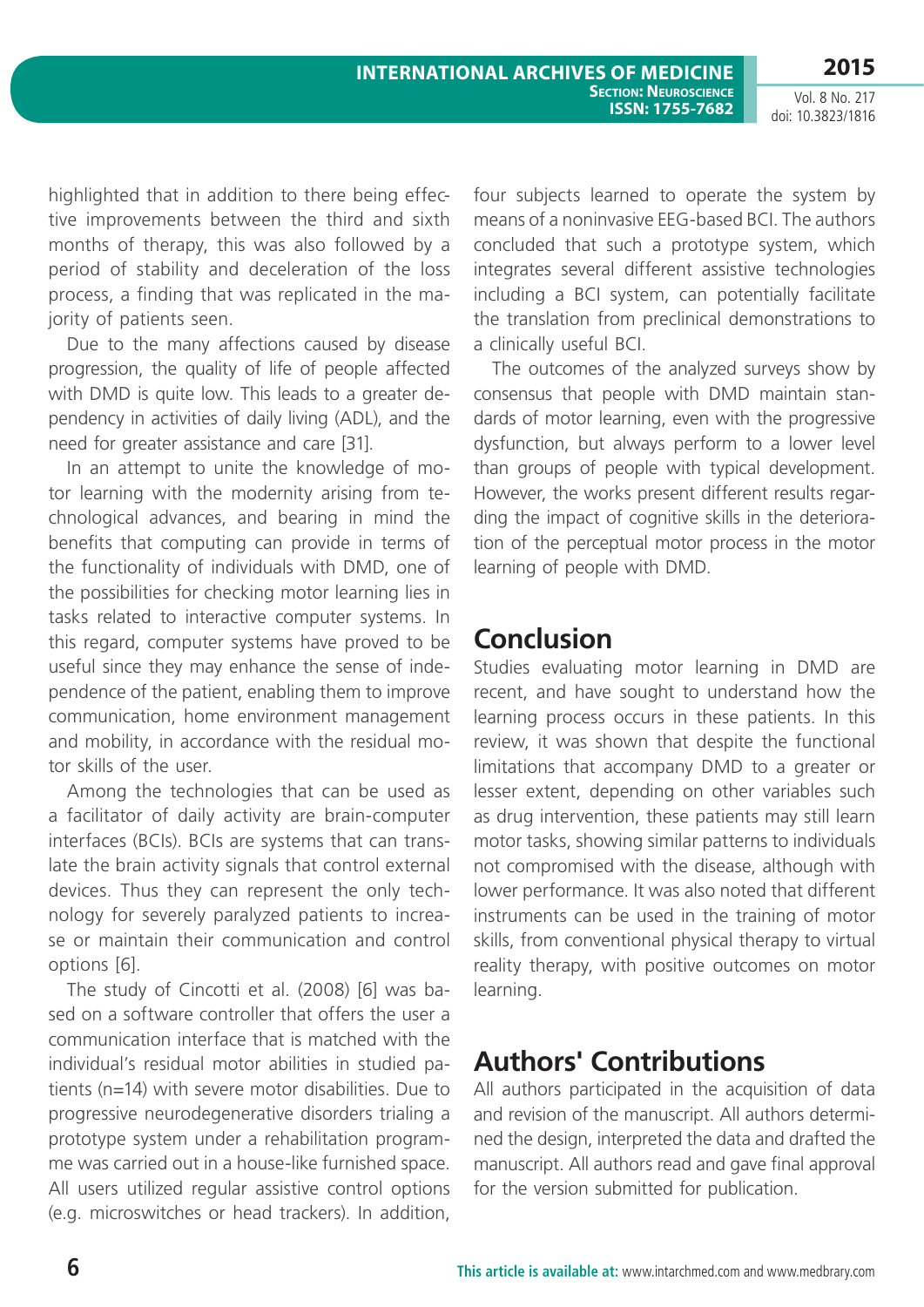### **Declaration of Interest**

All authors report no conflict of interest. All authors were responsible for the content and writing of this paper.

## **Acknowledgments**

Authors would like to thank to CAPES (Higher Education Personnel Training Coordination).

## **References**

- **1.** K.M. Flanigan, Duchenne and Becker muscular dystrophies, Neurol Clin, 32 (2014) 671-688, viii.
- **2.** H. Foster, L. Popplewell, G. Dickson, Genetic therapeutic approaches for Duchenne muscular dystrophy, Hum Gene Ther, 23 (2012) 676-687.
- **3.** A. Nakafuji, K. Tsuji, Learning and transfer in two perceptualmotor skills in Duchenne muscular dystrophy, Percept Mot Skills, 93 (2001) 339-352.
- **4.** M. Kohler, C.F. Clarenbach, C. Bahler, T. Brack, E.W. Russi, K.E. Bloch, Disability and survival in Duchenne muscular dystrophy, J Neurol Neurosurg Psychiatry, 80 (2009) 320-325.
- **5.** N.M. Santos, M. Rezende, A. Terni, M.C.B. Hayashi, F.M. Fávero, A.A.J. Quadros, L. Reis, M. Adissi, A.L. Langer, S.V. Fontes, Perfil clínico e funcional dos pacientes com distrofia muscular de Duchenne assistidos na Associação Brasileira de Distrofia Muscular (ABDIM), Rev Neurociênc, 14 (2006) 15-22.
- **6.** F. Cincotti, D. Mattia, F. Aloise, S. Bufalari, G. Schalk, G. Oriolo, A. Cherubini, M.G. Marciani, F. Babiloni, Non-invasive braincomputer interface system: towards its application as assistive technology, Brain Res Bull, 75 (2008) 796-803.
- **7.** M. Jansen, I.J. de Groot, N. van Alfen, A. Geurts, Physical training in boys with Duchenne Muscular Dystrophy: the protocol of the No Use is Disuse study, BMC Pediatr, 10 (2010) 55.
- **8.** L.R. Peddareddygari, B.H. Pillai, D. Nochlin, L.R. Sharer, R.P. Grewal, Phenotype-genotype analysis of dystrophinopathy caused by duplication mutation in Dystrophin gene in an African patient, Afr Health Sci, 11 (2011) 607-609.
- **9.** L. Bello, P. Melacini, R. Pezzani, A. D'Amico, L. Piva, E. Leonardi, A. Torella, G. Soraru, A. Palmieri, G. Smaniotto, B.F. Gavassini, A. Vianello, V. Nigro, E. Bertini, C. Angelini, S.C. Tosatto, E. Pegoraro, Cardiomyopathy in patients with POMT1-related congenital and limb-girdle muscular dystrophy, Eur J Hum Genet, 20 (2012) 1234-1239.
- **10.** M. Jover, C. Schmitz, E. Bosdure, B. Chabrol, C. Assaiante, Anticipatory postural adjustments in a bimanual load-lifting task in children with Duchenne muscular dystrophy, Neurosci Lett, 403 (2006) 271-275.
- **11.** K. Bushby, E. Connor, Clinical outcome measures for trials in Duchenne muscular dystrophy: report from International Working Group meetings, Clin Investig (Lond), 1 (2011) 1217- 1235.
- **12.** N. Juretic, G. Jorquera, P. Caviedes, E. Jaimovich, N. Riveros, Electrical stimulation induces calcium-dependent up-regulation of neuregulin-1beta in dystrophic skeletal muscle cell lines, Cell Physiol Biochem, 29 (2012) 919-930.
- **13.** V. Malik, L.R. Rodino-Klapac, J.R. Mendell, Emerging drugs for Duchenne muscular dystrophy, Expert Opin Emerg Drugs, 17 (2012) 261-277.
- **14.** V. Raman, D. Yacob, J.D. Tobias, Dexmedetomidine-ketamine sedation during upper gastrointestinal endoscopy and biopsy in a patient with Duchenne muscular dystrophy and egg allergy, Int J Crit Illn Inj Sci, 2 (2012) 40-43.
- **15.** L. Merlini, M. Gennari, E. Malaspina, I. Cecconi, A. Armaroli, S. Gnudi, B. Talim, A. Ferlini, A. Cicognani, E. Franzoni, Early corticosteroid treatment in 4 Duchenne muscular dystrophy patients: 14-year follow-up, Muscle Nerve, 45 (2012) 796-802.
- **16.** J. Visser, Developmental coordination disorder: a review of research on subtypes and comorbidities, Hum Mov Sci, 22 (2003) 479-493.
- **17.** Y. Hashimoto, J. Ushiba, A. Kimura, M. Liu, Y. Tomita, Change in brain activity through virtual reality-based brain-machine communication in a chronic tetraplegic subject with muscular dystrophy, BMC Neurosci, 11 (2010) 117.
- **18.** R. Leeb, F. Lee, C. Keinrath, R. Scherer, H. Bischof, G. Pfurtscheller, Brain-computer communication: motivation, aim, and impact of exploring a virtual apartment, IEEE Trans Neural Syst Rehabil Eng, 15 (2007) 473-482.
- **19.** T. Kitago, J.W. Krakauer, Motor learning principles for neurorehabilitation, Handb Clin Neurol, 110 (2013) 93-103.
- **20.** C.B.d.M. Monteiro, C.M. Jakabi, G.C.d.S. Palma, C. Torriani-Pasin, M. Junior, C. de Miranda, Aprendizagem motora em crianças com paralisia cerebral, Revista brasileira de crescimento e desenvolvimento humano, 20 (2010) 250-262.
- **21.** D.C.G.L. Fernani, M.T.A. Prado, R.F. Fell, N.L.d. Reis, T.C. Bofi, E.B. Ribeiro, M.d.T. Blake, C.B.d.M. Monteiro, Motor intervention on children with school learning dificulties, Revista brasileira de crescimento e desenvolvimento humano, 23 (2013) 209-214.
- **22.** C. Martinez Carrasco, M. Cols Roig, A. Salcedo Posadas, O. Sardon Prado, O. Asensio de la Cruz, A. Torrent Vernetta, [Respiratory treatments in neuromuscular disease], An Pediatr (Barc), 81 (2014) 259.e251-259.